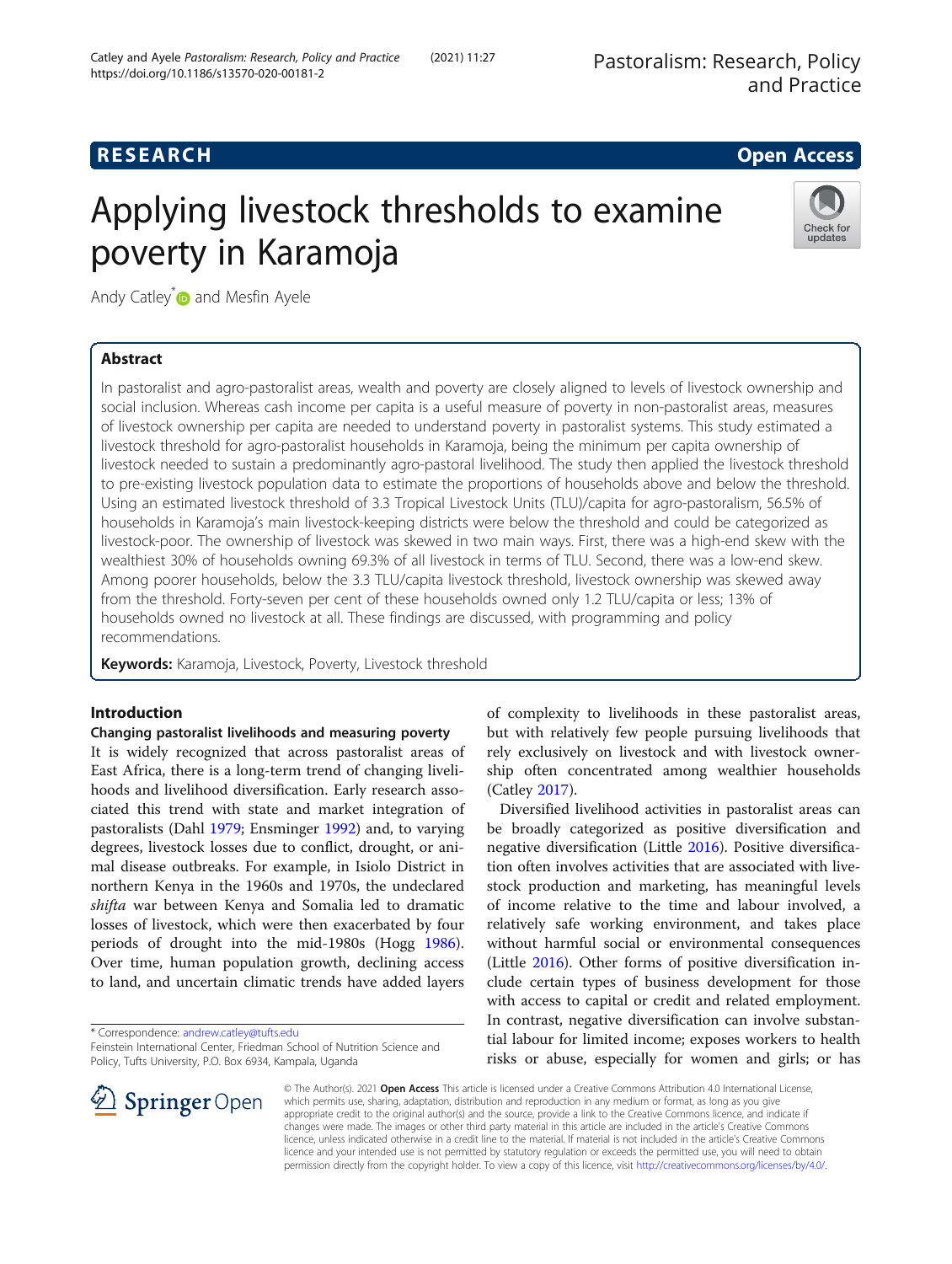negative environmental impacts. It can also include forms of outmigration such as those associated with limited income and remittances, or family break-up.

Drawing on long-term research in northern Kenya and southern Ethiopia, McPeak et al. [\(2012\)](#page-11-0) explained pastoralist diversification using four types of household: "left out" of pastoralism, with limited cash or livestock, and trapped in lowly remunerative employment; "moving from" a dependence on pastoralism to some alternative livelihood, with sufficient cash but few livestock; "staying with" pastoralism, with sufficient livestock but limited cash, and minimal diversification outside of pastoralism; and "combining" non-pastoral activities (cash) and pastoralism, with sufficient cash and livestock. Similarly, the Moving Up Moving Out analysis described the gradual shift of livestock from smaller/poorer to larger/ wealthier herds as livestock production commercialized, and wealthier owners took over more control of land and water (Catley and Aklilu [2013](#page-10-0)). Reports on livestock ownership from Afar and Somali regions of Ethiopia (Sabates-Wheeler and Lind [2013\)](#page-11-0), and Marsabit County, Kenya (Mburu et al. [2017](#page-11-0)) implied that the most households in these areas could be categorized as "left out".

Running parallel to research on livelihoods trends in pastoralist areas has been research and debate on how to measure changes in poverty and wealth, and the limitations of using conventional indicators such as cash income to assess economic status. In general, the literature on pastoralists' own perceptions of poverty, vulnerability, well-being, and identity consistently highlights the importance of livestock ownership, social connectedness, and a position in society that enables the sharing or receipt of livestock (Haaland and Keddeman [1984](#page-10-0); Deng [1998](#page-10-0); Harragin [1998](#page-10-0); Helander [1999](#page-10-0); Talle [1999](#page-11-0)); poverty is closely related to social exclusion, and livestock are the main financial asset and a social asset. In contrast, conventional poverty assessments use cash income as a key indicator and, likewise, use an income threshold to define the poor and non-poor. One result is that pastoralists can be categorized as universally poor (e.g. Little et al. [2008](#page-11-0)) which, in turn, supports misguided notions of weak or irrational production. Although cash income is a relevant indicator for the four categories of diversifying pastoralist households described by McPeak et al. ([2012](#page-11-0)), equally important is an understanding of livestock ownership and trends in livestock ownership over time.

In the same way that a poverty line or income threshold is used in conventional poverty assessments, a "livestock threshold" has often been used in studies that refer to wealth and poverty in pastoralist areas. The use of livestock thresholds dates back to the late 1960s, and an assumption that a minimum number and type of animals were required to meet the basic food needs of a

pastoralist household. Using estimates of herd production, especially milk production, early livestock threshold analysis in East Africa calculated figures of between 4 and 5.5 Tropical Livestock Units (TLU) per person (Pratt and Gwynne [1977](#page-11-0); Kjaerby [1979](#page-10-0)). Using the Food and Agriculture Organization's definition of TLU as an animal of 250 kg bodyweight (Jahnke [1982](#page-10-0)), the threshold was equivalent to about six to seven cattle, or 40 to 50 sheep or goats per person. Examples of the use of livestock thresholds include research in northern Tanzania that reported 77% of Massai households falling below a "minimum pastoral survival limit of 5.5. livestock units per capita" (Talle [1999](#page-11-0)) and, more recently, poverty analysis in Marsabit County of Kenya that used a 4.5 TLU/capita threshold (Mburu et al. [2017](#page-11-0)). An important challenge with TLU/capita figures, especially when comparing populations or changes over time, is that different researchers have used different definitions of TLU. Similarly, the earlier threshold of 4 to 5.5 TLU/ capita was estimated for subsistence pastoralism with minimal market engagement, whereas livestock sales have long been a critical part of pastoralist economies. If so, it is not only milk production and consumption that is important for calculating livestock thresholds, but also the terms of trade between livestock and cereals.

# The Karamoja sub-region and changing livestock ownership

Situated in northeast Uganda, the Karamoja sub-region has a population of approximately one million people; three main ethnic sub-groups, the Dodoth, the Jie, and the Karimojong; and nine main tribal groups (Stites et al. [2007\)](#page-11-0). Agro-pastoralism is the predominant livelihood system, with mobile livestock production supplemented with seasonal crop production, especially sorghum and maize. Dating back to the late 1800s, Karamoja has been associated with violence and livestock raiding, and in part, the changing fortunes of different groups have been linked to livestock losses and gains through raiding, in addition to other events such as droughts and livestock disease outbreaks. The area has long been described as the poorest region of Uganda, with high levels of human malnutrition and food insecurity and low levels of health and education.

Karamoja's history is marked by repeated attempts by colonial and post-independence governments to disarm communities and improve security (Knighton [2003](#page-10-0)). In 2002, the Government of Uganda shifted its disarmament strategy towards a more militarized and forceful approach, and in mid-2006, disarmament became almost exclusively a military exercise by the Ugandan army. Aerial and land attacks on civilians resulting in human casualties, excessive force, illegal detainment, torture, destruction of *homesteads*, and other human rights abuses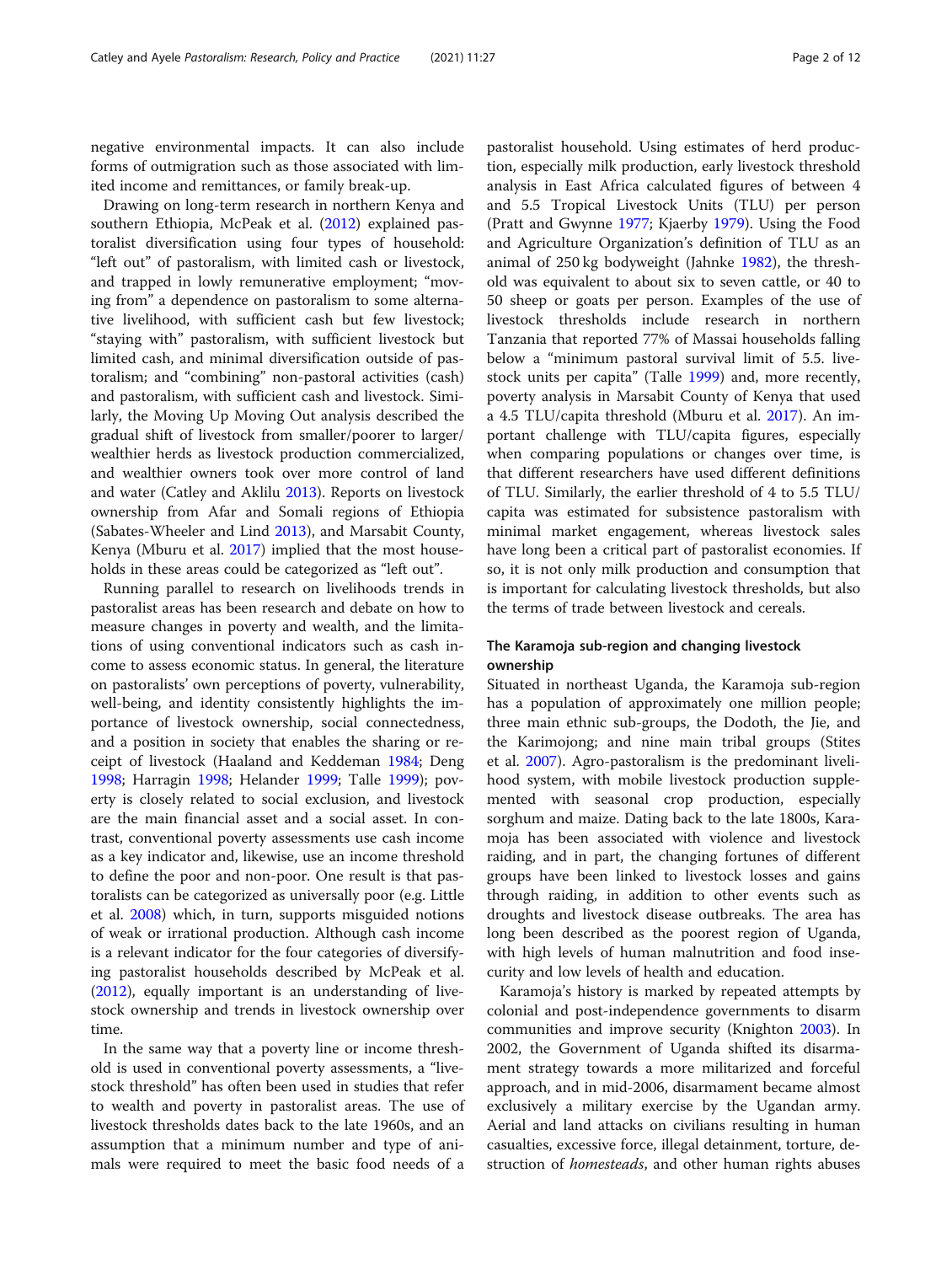<span id="page-2-0"></span>were widely reported (Stites et al. [2007\)](#page-11-0). In terms of the impact of the disarmament programme on livestock, from 2006 to 2010, the Uganda military enforced a system of "protected kraals" under which they controlled the timing of livestock releases from the kraals each day and livestock mobility (Stites and Akabwai [2010a,](#page-11-0) [b](#page-11-0)). Although herders and owners were involved in decisionmaking on livestock management to some degree, ultimately, the army decided on the locations where the livestock would be grazed. The confinement of livestock and disrupted mobility was associated with declines in production, especially milk production, and increased livestock mortality due to disease.

The government disarmament programme in Karamoja wound down in 2009 to 2010 and was followed by reports of dramatic livestock losses during the previous 10 years, a concentration of livestock among wealthier households, and, for those without animals, major impacts on livelihoods (Burns et al. [2013;](#page-10-0) Stites et al. [2016](#page-11-0)). At this time, the concern was that limited animal ownership pushes poorer households into diversified activities, but especially negative activities. In 2018, it was evident that many forms of diversification in Karamoja had harmful social or environmental consequences or resulted in very low levels of income and poverty traps (Bushby and Stites [2016](#page-10-0); Iyer and Mosebo [2017\)](#page-10-0). For example, for households relying on income from casual labour, levels of income were too low to enable savings to grow to buy livestock, or to pay school fees. Although households might shift towards more crop production as a result of livestock losses, this was a relatively high-risk activity in much of Karamoja due to frequent rain failures and the use of manual labour that limits the size of plots (Cullis [2018](#page-10-0)). Outmigration to urban areas, including Kampala and other cities in Uganda, to find work or simply survive was also an important part of the Karamoja livelihood context (Stites et al. [2007](#page-11-0); Sundal [2010](#page-11-0); Stites and Akabwai, [2012](#page-11-0)). For many, this is another high-risk activity with minimal rewards and can involve begging, sweeping mills in exchange for collecting fallen grain, unloading trucks, or selling metal found in garbage dumps. Amid the reports of more skewed livestock ownership after disarmament were also reports of active and growing livestock markets in Karamoja, including a dynamic cross-border trade with Kenya (Rockeman et al. [2016](#page-11-0); Aklilu [2017\)](#page-10-0).

In terms of cash income, in 2013 a UNDP Human Development Report for northern Uganda used a USD 1.25 per day poverty line and reported that 65.8% of people in Karamoja were below this threshold, compared to a national average of 35.5% (United Nations Development Programme [2015\)](#page-11-0). By reference to the four categories of diversification outlined above (McPeak et al. [2012](#page-11-0)), people below this cash-based poverty line in Karamoja

might be described as "staying with" or "left out" of pastoralism. The Ugandan government's National Household Survey assesses poverty using consumption expenditure indicators, and the most recent survey for 2016 to 2017 reported that 60.8% of people in Karamoja were below the national poverty line, relative to the national average of 27.0% (Uganda Bureau of Statistics [2017](#page-11-0)).

This paper examines livestock ownership patterns in Karamoja to estimate the number and proportion of households with enough animals to practise agropastoralism to generate most of their food and income from livestock and crop production. The paper also aims to provide insights into the number and proportion of households who are likely to be experiencing a poverty trap. These households would have very low levels of livestock ownership but also low income, and so would struggle to rebuild their herds to a sufficient level to resume an agro-pastoralist livelihood.

# **Methods**

The research involved two main stages. First, a livestock ownership threshold was estimated for agro-pastoralism in Karamoja using a simple economic model. Second, the livestock threshold was applied to pre-existing livestock population data for Karamoja.

## Estimating a livestock threshold

The estimation of a livestock threshold assumed that an agro-pastoralist household in Karamoja derives food from three main sources: the direct consumption of livestock products, especially milk; the sale of livestock in exchange for cereals; and the direct consumption of own-produced cereals. Using parish-level human census data for Karamoja from 2014 (Uganda Bureau of Statistics [2018\)](#page-11-0), a model household size of six people was used, comprising two adults and four children. Within this household, it was also assumed that the labour required for livestock herding, crop production and other tasks such as childcare, would limit the time available for any other substantial income-generating activities, i.e. diversified activities. Therefore, the household's capacity to meet its basic food and income needs depended mainly on the size, composition, and productivity of the herd; the area of land available for crop production; crop yields; labour available for herding and cultivation; and market prices of livestock and cereals. The main assumptions that guided the development of the model are shown in Table [1.](#page-3-0)

The model was developed in MS Excel using the concept that household food energy requirements would need to equal (or exceed) food energy acquired from milk and cereals for the household to meet its basic food needs. This is expressed in the following formula: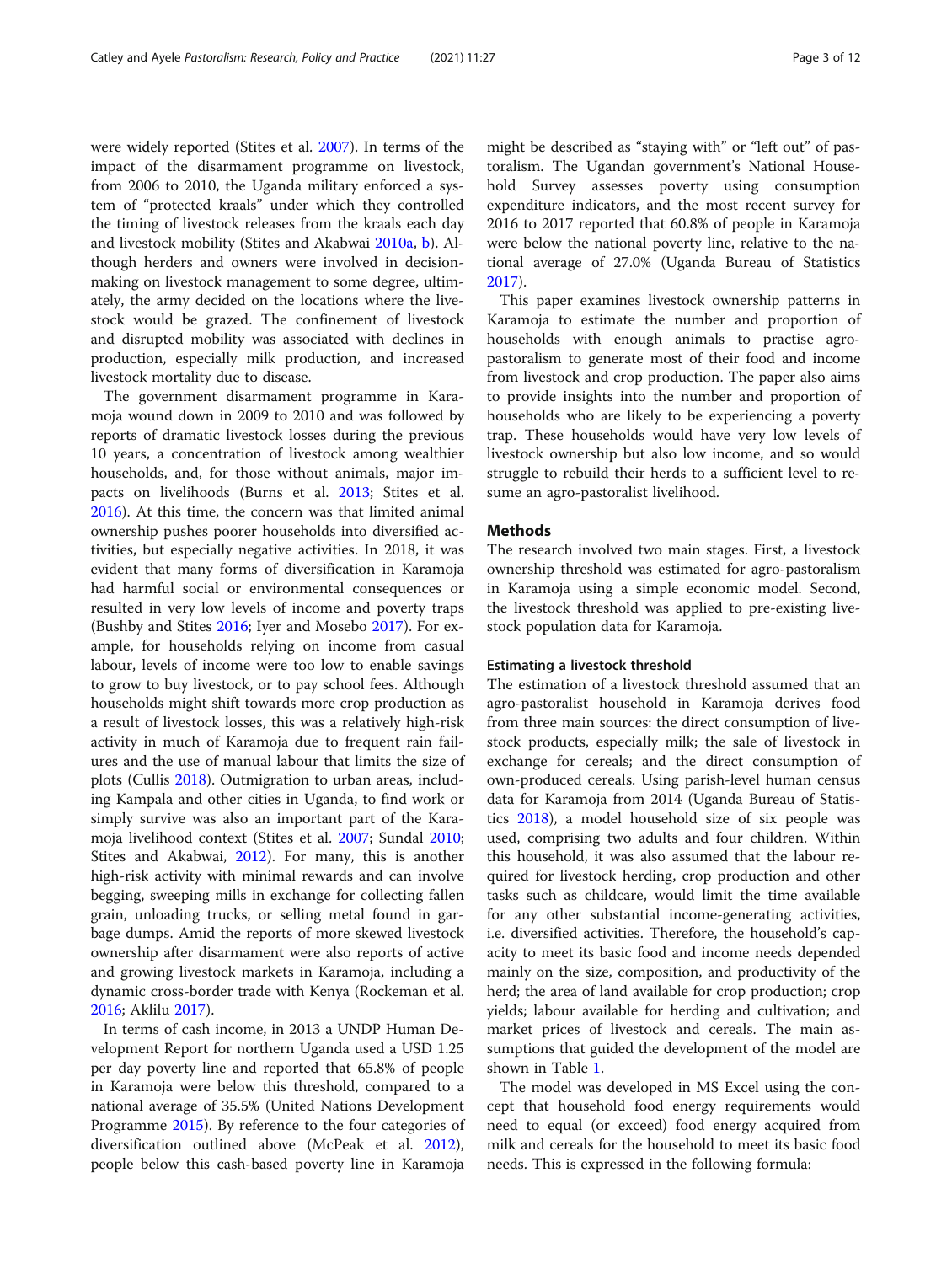<span id="page-3-0"></span>Table 1 Model components and assumptions

| Model component                             | <b>Assumptions</b>                                                                                                                                                                                                                                                                                                                                                                                                                                                                                                                                                                                                                   |  |
|---------------------------------------------|--------------------------------------------------------------------------------------------------------------------------------------------------------------------------------------------------------------------------------------------------------------------------------------------------------------------------------------------------------------------------------------------------------------------------------------------------------------------------------------------------------------------------------------------------------------------------------------------------------------------------------------|--|
| Household characteristics and<br>food needs | • The model used a household of six people, comprising two adults and four children (UBOS 2018).<br>• Food energy needs per person were assumed to be 2100 kcal/day.                                                                                                                                                                                                                                                                                                                                                                                                                                                                 |  |
| Livestock herd and production               | • Milk in agro-pastoralist households in Karamoja is derived mainly from cows and goats.<br>• Milk production and offtake depend on the number of cows and does of breeding age, reproductive<br>performance, production, and herd management.<br>• Production losses include losses due to disease and drought.<br>· Information on livestock herd production in Karamoja is limited, but relevant information is available from<br>comparable pastoralist systems in East Africa.<br>• The food energy value of cow and goat milk is known.                                                                                        |  |
| Land and crop production                    | • The area of land available from cropping is limited by the use of hand tools and manual labour; the model used<br>a land area of 0.4 ha cultivated.<br>• For the sake of simplicity, the model used sorghum as the single crop produced by the household.<br>· Limited information is available on sorghum yields in Karamoja, or losses due to pests, rainfall variability, and<br>other causes; information on post-harvest losses is also limited. Sorghum yields were averaged from estimates<br>provided by the Nabuin Zonal Agricultural and Research Development Institute.<br>• The food energy value of sorghum is known. |  |
|                                             | Market behaviour and price data • Good information is available on the prices of livestock and cereals in Karamoja; the model used average prices<br>for 2017.<br>• The model assumed that the household sold young male goats and bulls and retained breeding females; this<br>approach is consistent with maximizing herd growth while also selling animals to meet domestic needs.                                                                                                                                                                                                                                                |  |

$$
E_h = (N_a \times E_a \times D) + (N_c \times E_c \times D)
$$
  
=  $E_m + E_{os} + E_{ps}$ 

 $E<sub>h</sub>$  = total annual household food energy requirements

 $N_a$  = number of adults in the household

 $E_a$  = adult daily energy requirement

 $N_c$  = number of children in the household

 $E_c$  = child daily energy requirement

 $D =$  number of days in a year

 $E_m$  = food energy derived from livestock milk

 $E_{\rm os}$  = food energy derived from own sorghum

 $E_{\text{ps}}$  = food energy derived from purchased sorghum

For the three sources of food energy, the following formulae were used:

$$
E_{\rm m} = \left\{ \left[ \left( N_{\rm g} \times B_{\rm g} \times (1 - M_{\rm g}) \right) \times O_{\rm g} \times L_{\rm g} \right] \times E_{\rm gm} \right\} + \left\{ \left[ \left( N_{\rm c} \times B_{\rm c} \times (1 - M_{\rm c}) \right) \times O_{\rm c} \times L_{\rm c} \right] \times E_{\rm cm} \right\}
$$

 $E_m$  = food energy from milk

 $N_{\rm g}$  = number of goats in the herd

 $B_{\sigma}$  = proportion of breeding female goats

 $M_{\rm g}$  = mortality and losses in adult goats due to disease, drought, and gifts

 $O<sub>g</sub>$  = daily goat milk offtake

 $L_{\rm g}$  = goat lactation period

 $E_{\text{gm}}$  = energy content of goat milk

 $N_c$  = number of cattle in the herd

 $B_c$  = proportion of herd as breeding cows

 $M_c$  = mortality and losses in adult cattle due to disease, drought, and gifts

 $O_c$  = daily cow milk offtake

 $L_c$  = cow lactation period

 $E_{\text{cm}}$  = energy content of cow milk

$$
E_{\rm os} = A \times Y \times E_{\rm s}
$$

 $E_{\rm os}$  = energy derived from own sorghum

- $A =$  area of land cultivated
- $Y =$  sorghum yield

 $E<sub>s</sub>$  = energy content of sorghum

$$
E_{\rm ps} = (I_{\rm l}/P_{\rm s}) \times E_{\rm s}
$$

 $E_{\text{ps}}$  = energy derived from purchased sorghum

 $I_1$  = income from livestock sales

 $P_s$  = price sorghum

 $E<sub>s</sub>$  = energy content of sorghum

In the calculation of energy derived from purchased sorghum, the following formula was used to calculate the income from livestock sales:

$$
I_1 = \left[ \left( N_{\rm g} \times B_{\rm g} \times \left( 1 - M_{\rm g} \right) \right) \times \left( R_{\rm g} \times M / \rm{F} \times \left( 1 - M_{\rm k} \right) \times P_{\rm g} \right) \right] + \left[ \left( N_{\rm c} \times B_{\rm c} \times \left( 1 - M_{\rm c} \right) \right) \times \left( R_{\rm c} \times M / \rm{F} \times \left( 1 - M_{\rm ca} \right) \times P_{\rm c} \right) \right]
$$

 $I_1$  = total income from livestock sales

 $N_g$  = number of goats in the herd

 $B<sub>g</sub>$  = proportion of breeding female goats

 $M_{\rm g}$  = mortality and losses in adult goats due to disease, drought, and gifts

 $R_g$  = annual birth rate of goats

 $M/F =$  ratio male/female births

 $M_k$  = mortality and losses in kids due to disease, drought, and gifts

 $P_{\rm g}$  = price of young male goat

 $N_c$  = number of cattle in the herd

 $B_c$  = proportion of herd as breeding cows

 $M_c$  = mortality and losses in adult cattle due to disease, drought, and gifts

 $R_c$  = annual birth rate of cows

 $M/F =$  ratio male/female births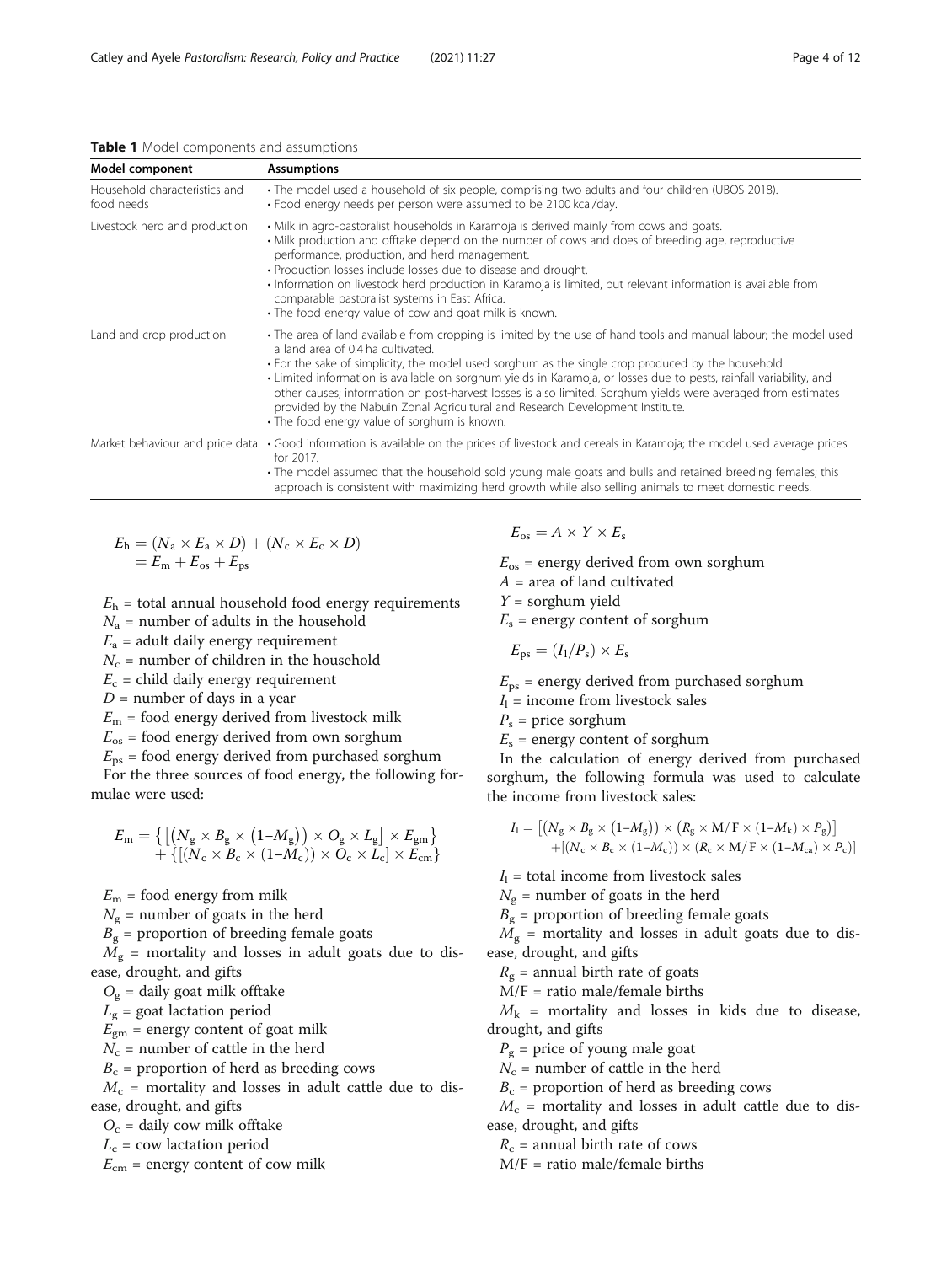<span id="page-4-0"></span> $M_{\text{ca}}$  = mortality and losses in calves due to disease, drought, and gifts

 $P_c$  = price young male bull

Using the five formulae above, a spreadsheet was designed in which the formulae were linked and in which the number of goats  $(N_g)$  and the number of cattle  $(N_c)$ in the herd could be adjusted to achieve a food energy balance of zero or reach a figure that was as close as possible to zero. The number of goats and cattle was then converted into TLU/capita. The values for each variable used are shown in Table 2.

The list of assumptions in Table [1](#page-3-0) shows a reliance on the two main types of data, with different levels of validity. First, relatively valid information was available for variables such as human food energy needs, the energy values of foods such as milk and sorghum, and the market prices of livestock and cereals in Karamoja. These variables were either standard figures derived from nutrition tables or absolute market price figures. Second, less valid information was available on herd production, livestock losses, land cultivated, and sorghum yields and losses, because no studies that described these variables

Table 2 Input variables and values for the livestock threshold model

| Variable                                                                      | Value          |
|-------------------------------------------------------------------------------|----------------|
| Household size and food energy                                                |                |
| Family size adults, $N_a$                                                     | $\overline{2}$ |
| Family size children, $N_c$                                                   | $\overline{4}$ |
| Daily energy requirement adult, E <sub>a</sub> (kcal)                         | 2100           |
| Daily energy requirement child, $E_c$ (kcal)                                  | 2100           |
| Proportion of household dietary energy from cereals                           | 82%            |
| Proportion of household energy from milk                                      | 18%            |
| <b>Herd structure</b>                                                         |                |
| Proportion of goat herd as breeding females, $B_{\alpha}$                     | 70%            |
| Proportion of cattle herd as adult females, $B_c$                             | 65%            |
| Losses and gifts                                                              |                |
| Annual kid disease and drought mortality, losses, and gifts, $M_k$            | 40%            |
| Annual adult goat disease and drought mortality, losses, and gifts, $M_a$     | 35%            |
| Annual calf disease and drought mortality, losses, and gifts, M <sub>ca</sub> | 40%            |
| Annual adult cattle disease and drought mortality, losses, and gifts, $M_c$   | 35%            |
| Reproduction                                                                  |                |
| Annual birth rate goats, $R_{q}$                                              | 1.50           |
| Annual birth rate cows, $R_c$                                                 | 0.80           |
| Birth ratio male to female, M/F                                               | 50%            |
| Milk production and offtake                                                   |                |
| Goat milk offtake/day (l), O <sub>q</sub>                                     | 0.20           |
| Goat lactation period (days), $L_{\alpha}$                                    | 90             |
| Food energy goat milk (kcal/l), E <sub>qm</sub>                               | 692            |
| Cow milk offtake/day (I), $O_c$                                               | 0.5            |
| Cow lactation period (days), $L_c$                                            | 180            |
| Energy value cow milk (kcal/l), $E_{cm}$                                      | 660            |
| Livestock prices                                                              |                |
| Price of goats (UGX), $P_q$                                                   | 70,000.00      |
| Price of young bulls (UGX), P <sub>c</sub>                                    | 700,000.00     |
| Crop production                                                               |                |
| Sorghum area planted (ha), A                                                  | 0.4            |
| Sorghum yield (kg/ha), Y                                                      | 800            |
| Price sorghum (UGX), $P_s$                                                    | 2590           |
| Energy value sorghum (kcal/kg), E <sub>s</sub>                                | 3290           |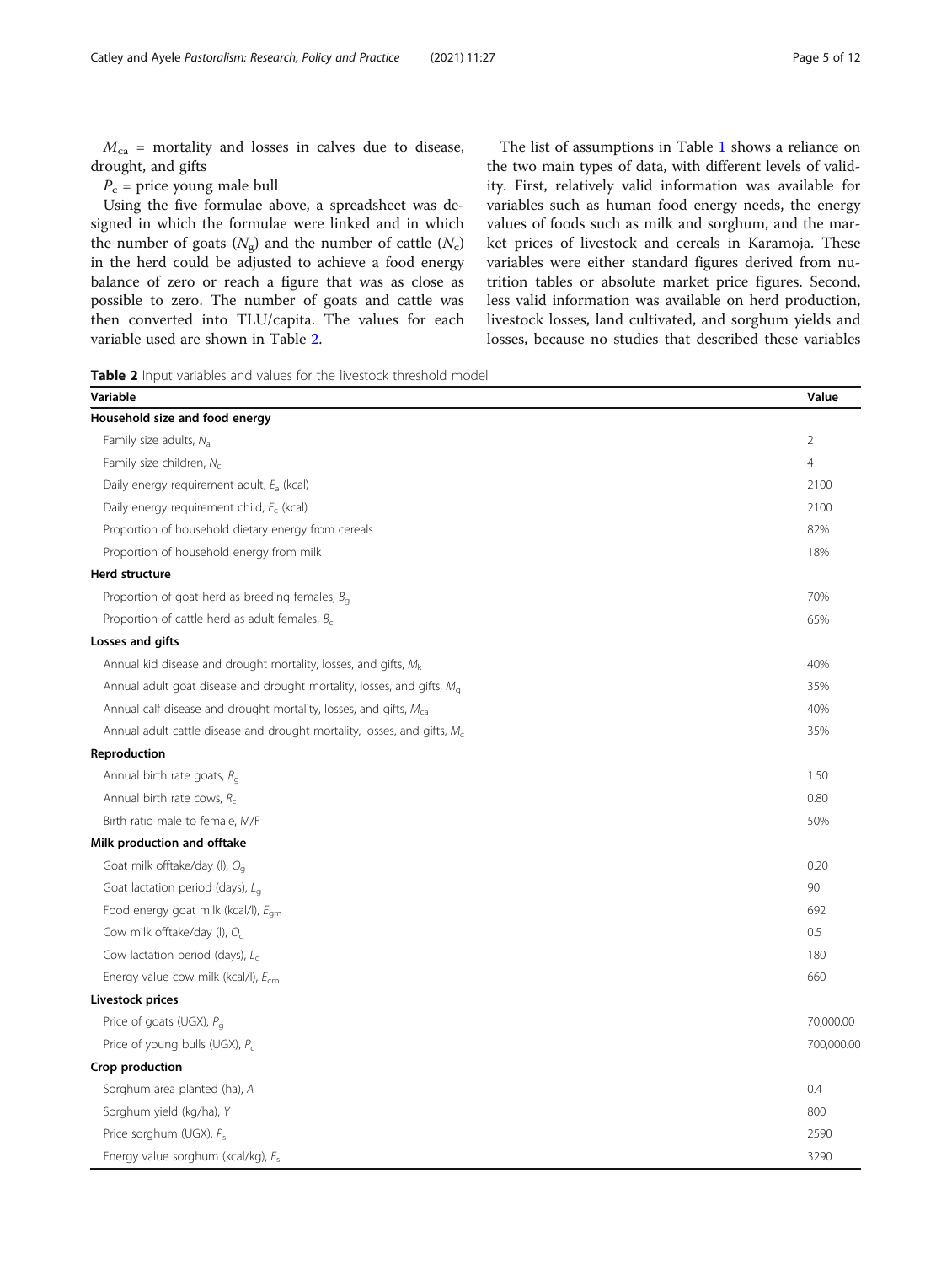were available for Karamoja. Information on pastoralist herd structure and production was obtained from the literature and, where possible, from pastoralist areas adjacent or close to Karamoja (Devendra and McLeroy [1982](#page-10-0); Jahnke [1982](#page-10-0); Mefit-Babtie Srl. [1983](#page-11-0); Njanja [1991\)](#page-11-0), and information on the area of land cultivated and sorghum production was provided by the Nabuin Zonal Agricultural Research Center in Karamoja. We assumed wide variation between households for these variables and variation by year and season. In part, these limitations were handled by measuring the effect of changing the values of selected variables on the livestock threshold. The selected variables were livestock survival, sorghum yields, milk offtake, and the prices of cattle, goats, and sorghum.

#### Applying the livestock threshold

To measure the proportions of households above and below the livestock threshold in Karamoja, we used raw data from a livestock demographic survey commissioned and conducted in 2017 (Schloeder [2018\)](#page-11-0). This survey collected livestock ownership figures from a sample of 3578 households across Karamoja's seven districts at that time. From the raw dataset, we selected the six districts of Napak, Nakapiripirit, Moroto, Kaabong, Kotido, and Amudat and categorized these areas as the main livestock-rearing districts. We excluded households in Abim District, as we categorized Abim as primarily an agricultural district.

This selection of districts produced a sample of 2729 households. For each household in this sample, we converted the numbers of livestock by species and household into TLU, using conversion factors of 1 cattle =  $0.7$ TLU, and 1 sheep or goat = 0.1 TLU (Jahnke [1982\)](#page-10-0) and then calculated the TLU/capita for each household. We again assumed an average household size of six people.

# Results

#### Livestock threshold for agro-pastoralism

The simple household model produced a livestock threshold for agro-pastoralism in Karamoja of 3.3 TLU/ capita, with a herd comprising 45 goats and 22 cattle. Below this threshold, a household could not meet its basic food energy requirements and would need to supplement its own-produced food (or income from livestock) from other sources. However, as indicated in the "[Estimating a livestock threshold](#page-2-0)" section, the capacity of a household to pursue diversified activities, in addition to herding livestock or growing crops, would partly depend on the time available for these other activities; the average household had only two adults.

Outputs with the model set at a 3.3 TLU/capita threshold are shown in Table 3. After the consumption of milk and own-produced sorghum, the annual food

| Table 3 Model outputs at livestock threshold of 3.3 TLU/capita |  |
|----------------------------------------------------------------|--|
|----------------------------------------------------------------|--|

| Output                                                | Value        |
|-------------------------------------------------------|--------------|
| Household total annual food energy requirement (kcal) | 4,599,000    |
| Energy derived from milk consumption                  |              |
| Goat milk (kcal)                                      | 255,037      |
| Cow milk (kcal)                                       | 552,123      |
| Total energy from milk consumption (kcal)             | 807,160      |
| Energy derived from sorghum consumption               |              |
| Energy derived from own-produced sorghum (kcal)       | 1,052,800    |
| Energy requirement from purchased sorghum (kcal)      | 2,739,040    |
| Income from livestock                                 |              |
| Young male goats (UGX)                                | 644,962.50   |
| Young bulls (UGX)                                     | 1,561,560.00 |
| Total income from livestock (UGX)                     | 2,206,522.50 |
| Sorghum purchases and cash balance                    |              |
| Cost of total sorghum needs (UGX)                     | 2,156,265.85 |
| Balance after sorghum purchases (UGX)                 | 50,256.65    |

The model outputs were derived using a herd of 45 goats and 22 cattle, equivalent to 3.3 TLU per household member

energy balance would be met through the sale of livestock and related sorghum purchases; the herd could produce nine male goats and two bulls for sale each year, with the income sufficient to buy enough sorghum to meet this requirement. In this model, the annual household cash balance after sorghum purchases is Ugandan shillings (UGX) 50,257 (USD 13.57), i.e. a very limited sum for other domestic expenses such as health, education or for livestock purchases.

If livestock mortality in the model was reduced by 20% (survival increased by 20%), the annual cash balance increases 6-fold (Table [4\)](#page-6-0). This increase was mainly dependent on cattle survival relative to other livestock species and indicates the relevance of support such as veterinary programmes and drought management on livelihoods. As expected, increases in livestock prices lead to more cash income and a higher annual cash balance. However, increases in sorghum prices have the opposite effect, producing a food deficit. This is because the household in the model is a net purchaser of sorghum, i.e. purchases exceed own production.

# Distribution of livestock ownership

Figure [1](#page-6-0) shows the pattern of livestock ownership in the six main livestock-rearing districts of Karamoja. The five lowest wealth deciles (50% of human population) owned 11.2% of livestock, whereas the wealthiest three deciles (30% of human population) owned 69.3% of livestock.

Figure [2](#page-7-0) shows the mean TLU/capita by wealth decile and, as expected, has a similar pattern of ownership to that shown in Fig. [1.](#page-6-0) Applying a livestock threshold of 3.3 TLU/capita to the graph shows that the lowest six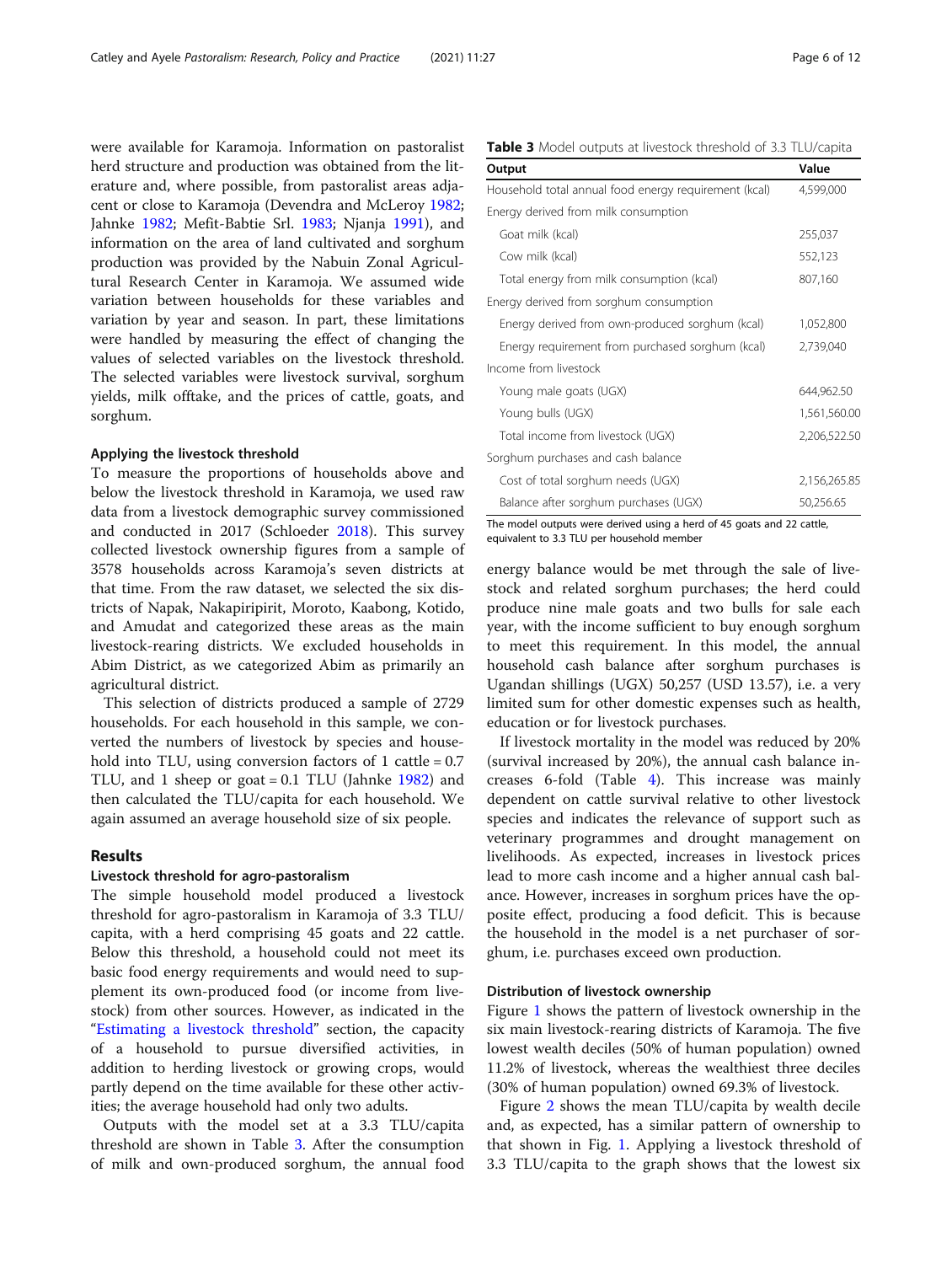<span id="page-6-0"></span>

| Table 4 Effect of changing livestock production and livestock and cereal prices on household cash balance |  |
|-----------------------------------------------------------------------------------------------------------|--|
|-----------------------------------------------------------------------------------------------------------|--|

| Input variable         | Change in input variable | Annual cash balance with livestock threshold set at 3.3 TLU/capita |
|------------------------|--------------------------|--------------------------------------------------------------------|
| Basic model            | No changes               | <b>UGX 50,257</b>                                                  |
| Production changes     |                          |                                                                    |
| Livestock survival     | Increase by 20%          | UGX 308.625                                                        |
| Sorghum own production | Increase by 20%          | UGX 216.017                                                        |
| Milk yield             | Increase by 20%          | UGX 176.753                                                        |
| Price changes          |                          |                                                                    |
| Cattle price           | Increase by 10%          | UGX 114,753                                                        |
| Goat price             | Increase by 10%          | UGX 206,412                                                        |
| Sorghum price          | Increase by 10%          | UGX 165,369                                                        |

wealth deciles, or about 60% of the population, fall below the livestock threshold. An actual count of households showed that 1542 households from the sample of 2729 households owned less than 3.3 TLU/capita, or 56.5% of the households.

Figure [3](#page-7-0) looks specifically at households below the 3.3 TLU/capita threshold. The graph illustrates a skewed ownership away from the threshold, indicating a substantial livestock asset gap for many households in terms of attaining the threshold. For example, 67% of households below the livestock threshold owned 1.5 TLU/ capita or less, i.e. less than half of the required livestock to reach the threshold.

# Discussion

#### Study limitations

The livestock threshold for agro-pastoralism in Karamoja was relatively straightforward to calculate, but the validity of the 3.3 TLU/capita figure depended heavily on the design of the model and the estimates for the variables that were used for the model (Table [2\)](#page-4-0). The design of the model drew heavily on previous studies, and

the concept of people's basic food needs being met through their own production and the use of income to purchase food. The model design focused on livestock production and crop production and did not include income from non-livestock and non-crop-related activities. Given the average household size in Karamoja of two adults and four children, it was assumed the labour required for livestock herding, crop production, and domestic tasks would leave minimal time for other activities.

Regarding the selected values for the variables used (Table [2\)](#page-4-0), some of these values were standard figures (e.g. the energy values of specific foods); others were absolute values, recorded locally (e.g. market prices of livestock and cereals); and other values were drawn from the literature (e.g. herd composition and production indicators). The main source of inaccuracy in the threshold model is the latter set of indicators because basic production information was not available for livestock in Karamoja in early 2018 when the model was developed, and so we used figures from other pastoralist areas of East Africa. In mid-2019, detailed information on herd

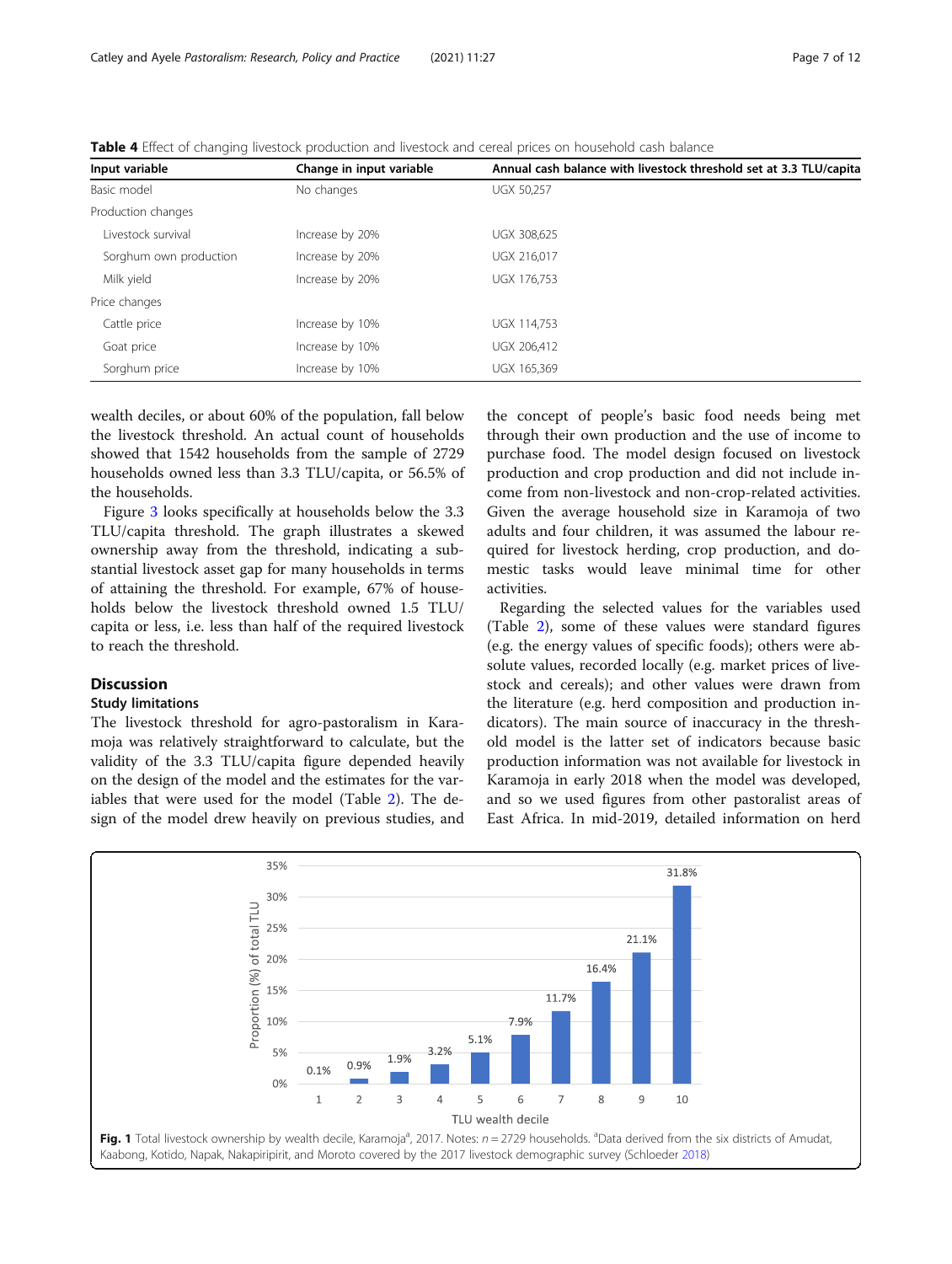<span id="page-7-0"></span>

structures and livestock production became available for Karamoja, based on 1200 interviews with livestock owners in five districts (Behnke and Arasio [2019](#page-10-0)). Therefore, the next stage of our research involves a recalculation of the livestock threshold using herd data that is specific for Karamoja. A specific livestock threshold for pastoralists (as opposed to agro-pastoralists) can then also be estimated. The 3.3 TLU/capita livestock threshold for Karamoja was consistent with other dryland areas of Africa. For example, modelling by the World Bank suggested that "3–4 TLU/capita are needed for pastoralists to stay above the poverty line." (De Haan [2016](#page-10-0)).

When applying the livestock threshold to the livestock population estimate, we could not verify the validity of the survey data that was used (Schloeder [2018](#page-11-0)). Data was collected using a questionnaire, and typically, the use of questionnaires to collect livestock ownership data from pastoralists is subject to various non-sampling

errors, including misinterpretation or inconsistent interpretation of the questions asked, or conscious misreporting of animal ownership, especially under-reporting. The risk of under-reporting is likely to be high in situations where populations have long-term experience of development or humanitarian aid and expect aid to continue, when government policies or narratives are critical of pastoralism, or when government actions have had negative impacts on livestock survival. All three of these conditions applied to Karamoja. The survey report discussed some aspects of unreliable data, but only in relation to variables other than the basic herd size and composition.

Overall, there were three main limitations to our use of the survey data. First, the 2017 livestock survey did not collect data on the ownership of donkeys, camels, or poultry, and therefore, the survey under-estimated the total household livestock ownership. Camels were particularly important in Amudat District, which was occupied mainly by Pokot pastoralists. As a large and

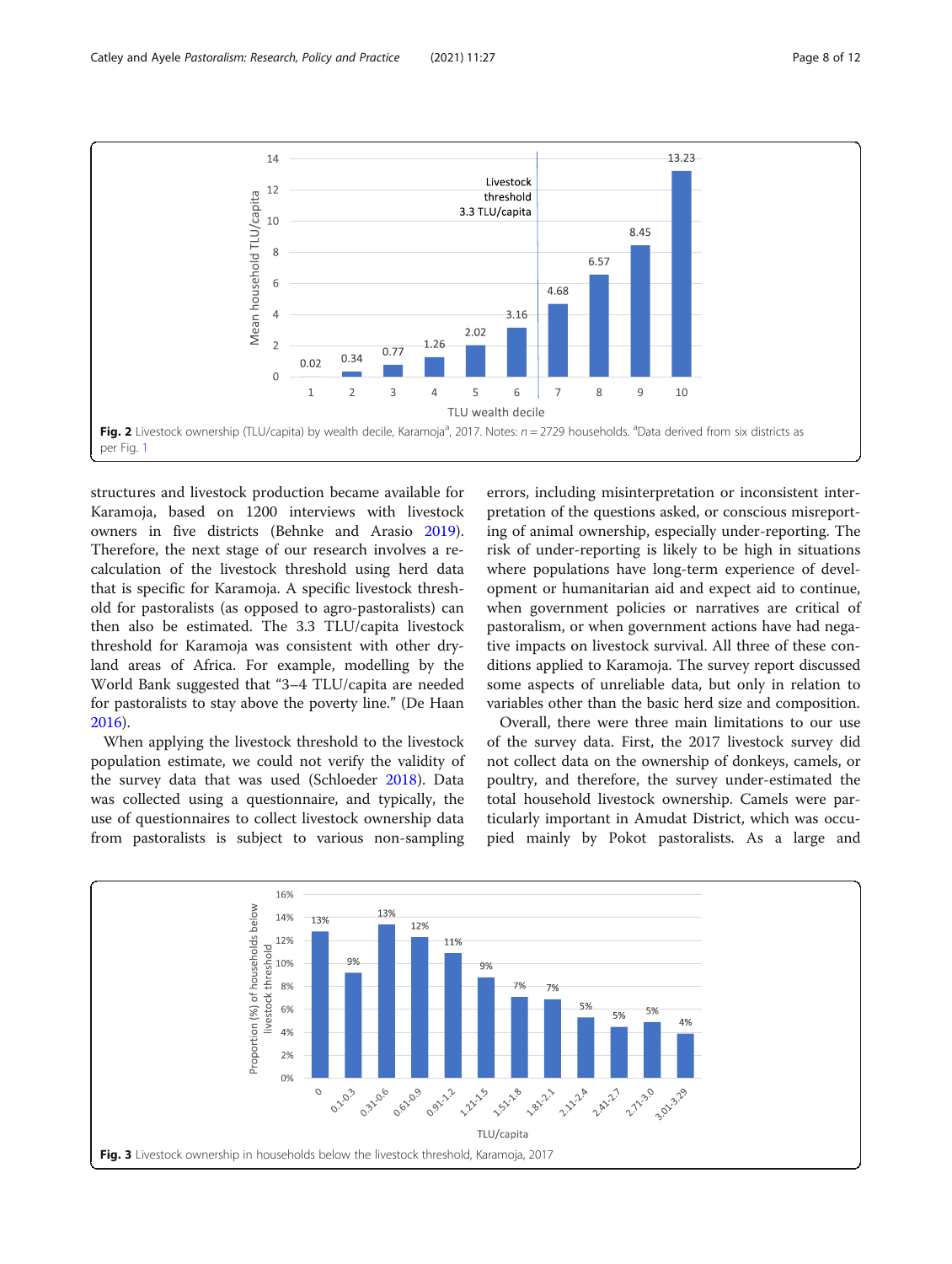valuable livestock species, camels are more likely to be owned by wealthier households. For example, a recent study in Rupa sub-county in Moroto District and Loroo and Amudat sub-counties in Amudat District reported that camels were owned by 45% of households, and these households had above-average income (Salamula et al. [2017](#page-11-0)). Camels represented 44.7% of herd composition in terms of TLU. The net effect was that the livestock ownership of wealthier households would be understated across the analysis. Donkeys are often an important livestock species kept by pastoralists and are used for transport, e.g. for moving firewood, charcoal, or water; omitting donkeys from the analysis led to an under-estimation of TLU/capita, especially in poorer households. Poultry have a very low TLU value of only 0.01 TLU, and so the ownership of small numbers of poultry will not have much effect on the TLU/capita figures.

For the sake of simplicity, we regarded Amudat District as agro-pastoralist. Also, we did not probe the definition of "household" in the survey, or the possibility that wealthier households might be polygamous, with more household members (e.g. see Levine [2010](#page-10-0)).

#### Livestock ownership and poverty

The livestock ownership pattern in agro-pastoralist and pastoralist areas of Karamoja is broadly similar to other pastoralist areas of East Africa where comparable data are available. For example, whereas the wealthiest 30% of the agro-pastoralist and pastoralist population in Karamoja owned 69.3% of livestock (Fig. [1](#page-6-0)), in 11 different pastoralist ethnic groups in northern Kenya and southern Ethiopia, the wealthiest 30% of households owned 75% of livestock in terms of TLU (McPeak and Little ([2017](#page-11-0)). Similarly, in Afar and Somali regions of Ethiopia, the wealthiest 30% of households owned approximately 75.7% and 71.2% of livestock, respectively (Sabates-Wheeler and Lind [2013\)](#page-11-0).

An assessment of poverty in the Marsabit District of northern Kenya included the use of a 4.5 TLU/capita threshold to define non-poor and poor households (Mburu et al. [2017\)](#page-11-0). The assessment reported that 88.6% of households were livestock-poor, and over 70% were both income- and livestock-poor. Also, a wider study on dryland livestock systems in Africa in 2016 concluded that "given expected population growth of 3% per year for pastoralists and 2.5% per year for agro-pastoralists, assuming the same ownership patterns, and based on a 'business as usual' scenario characterized by a continuation of current policies, 77% of pastoralists and 55% of agro-pastoralists will have less than 50% of the TLU per capita needed to stay above the poverty line by 2030, suggesting they will feel pressure to exit from the sector or face living indefinitely in poverty" (De Haan [2016](#page-10-0)).

Our findings indicate that although the selected pastoralist areas of Ethiopia, Kenya, and Karamoja have important ecological, economic, and social differences, patterns of livestock ownership by wealth group are broadly similar. In terms of the four categories of livelihood diversification described by McPeak et al. ([2012](#page-11-0)) in northern Kenya and southern Ethiopia, our findings indicate that a substantial proportion of households in Karamoja are "left out" of pastoralism. For these households, other research on employment and wage rates (Iyer and Mosebo [2017\)](#page-10-0), crop production (Cullis [2018](#page-10-0)), and livelihood diversification more generally in Karamoja (Bushby and Stites [2016](#page-10-0)) highlight the difficulties of finding sources of income or food beyond those that require substantial effort for minimal returns. Similarly, 65.8% of people were reported to be below a cash income poverty line of USD 1.25/day in 2015 (United Nations Development Programme [2015\)](#page-11-0). Therefore, many households in Karamoja are likely to be both livestockpoor and cash-poor, and this situation has at least two implications. First, as Karamoja's livestock ownership profile is so similar to other dryland areas of East Africa, the effect of the government disarmament programme between 2002 and 2010 could have been both an overall reduction in livestock population and an acceleration of livestock redistribution towards wealthier households. Second, poverty assessments in Karamoja need to measure both livestock ownership and cash income.

The finding that 56.5% of households in the six selected districts fell below the livestock threshold is broadly consistent with the measures of food insecurity and malnutrition in Karamoja. As so many households have too few animals, insufficient access to animal milk would be expected, with direct and negative impacts on the nutrition of children and mothers in particular. Low livestock holdings also force poorer households to rely more heavily on crop production, but in a context where yields are low, e.g. due to rain failures or only cultivating small areas due to labour constraints (Cullis [2018](#page-10-0)). However, in contrast to food security and nutrition assessment reports of about 45% of households with no livestock (Food and Agriculture Organisation [2016\)](#page-10-0), our finding was that only 13% of households were without any animals (Fig. [3\)](#page-7-0).

As proposed by studies in Kenya and Ethiopia, poverty in pastoralist areas is best understood by measuring both livestock assets and income (McPeak and Little [2017\)](#page-11-0). In part, this is because the limited livestock ownership among poorer households means that they must use non-livestock sources of food income to meet their basic needs. In Karamoja, this is illustrated in our finding that 56.5% of households were below the livestock threshold. These households would be relying heavily on diversified livelihood activities such as crop production (but largely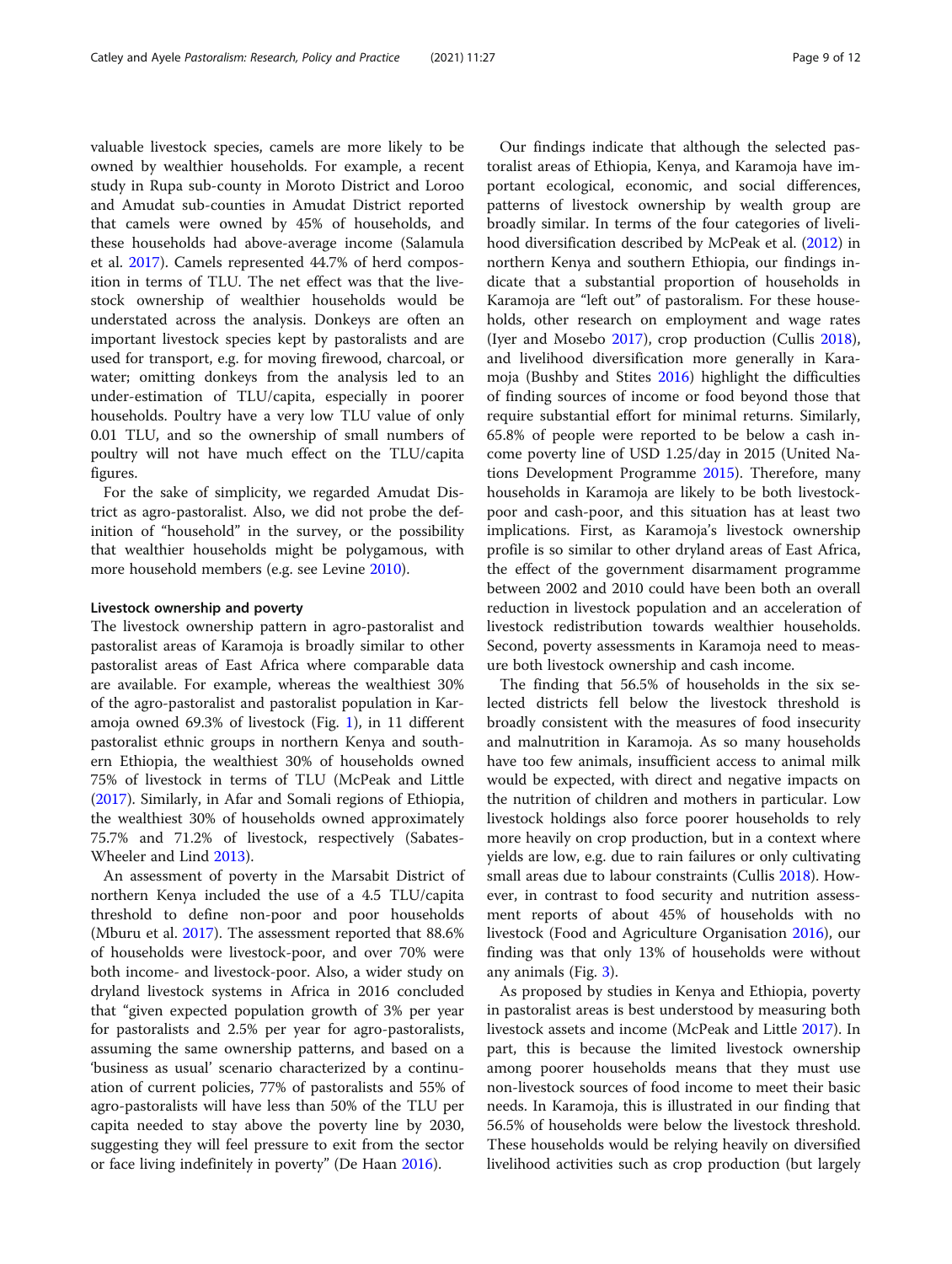due to circumstance, not choice), casual labour, and having multiple "small jobs" in towns—including outmigration to find work, agricultural labour, mining, the collection and sale of firewood and charcoal, and other activities (Bushby and Stites [2016](#page-10-0)). Therefore, a combination of livestock ownership and income measurement not only shows who is poor, but also largely explains why they are poor and the extent to which poverty traps are evident. Plus, a basic comparison of wage rates with food prices and other domestic needs such as school fees indicates the extent to which households are able to save cash, buy assets, or invest in education. Measuring income is also relevant to wealthier households or those "combining" with pastoralism or "moving up". These households will often show positive diversification by investing in local businesses, livestock services and trade, and education.

# Livestock poverty and development programmes

Since the 1970s, development programmes in pastoralist areas of East Africa have often recognized the importance of livestock and so have included livestock marketing, veterinary services, fodder production, rangeland management, water development, and similar activities. However, there has also been a general tendency to view pastoralists as universally poor, rather than consider the different aspirations and strategies of different wealth groups. This raises the question of whether livestock programming in Karamoja can shift from area-wide, generic delivery of interventions to a more povertyfocused approach. This would mean focusing not on all of the livestock owners as represented in Figs. [1](#page-6-0) and [2](#page-7-0), but those at or below the livestock threshold in Fig. [3](#page-7-0). For programming to be effective, the specific livelihood strategies and needs of this livestock-poor population need to be far better understood. Our ad hoc observations and conversations in Karamoja indicate that many poorer households aspire to re-build their herds, because they see other wealthier households benefitting from larger herds, and because they recognize the limitations of diversification activities. However, relatively little is known about the strategies that poorer households are using to acquire livestock, how they manage the few animals they currently possess, or how social networks and livestock sharing or gifts assist poorer households or are affected by the skewed pattern of livestock ownership. These are important areas for further research to guide more effective livestock programming. A critical issue is to understand traditional restocking practices and the strategies used by poorer households to build herds.

In terms of asset transfers to pastoralists and agropastoralists, there is a long history of restocking projects in East Africa, mainly associated with drought recovery, and more recent regular cash or food transfers under social protection programmes. Restocking has been shown to improve food security and reduce dependency on external support (Lotira [2004](#page-11-0); Wekessa [2005\)](#page-11-0), but only when well-designed and implemented. Good design often means complementing, rather than replacing, traditional restocking systems, and so, a good prior understanding of these systems is needed (Livestock Emergency Guidelines and Standards [2009\)](#page-11-0). Effective restocking also depends heavily on strong community participation and flexibility; these aspects are easier to ensure in small-scale, localized approaches compared with large-scale projects. In addition, recipients of livestock under restocking usually require additional support until herds have grown to a sufficient size to produce meaningful amounts of milk and offspring; this support has been mainly in the form of food aid and veterinary care. Typically, more effective restocking projects have provided numbers of animals, especially small ruminants, that are close to the livestock threshold, and so, restocking has a high initial cost per household. For example, to provide a family of six people in Karamoja with 3.3 TLU/capita would cost approximately USD 3700 using 2018 livestock prices. Partly for reasons of cost, restocking projects have tended to be small-scale and involves hundreds of households or less.

In contrast, social protection programmes in pastoralist areas of Ethiopia and Kenya have involved relatively small cash (or food) transfers per household, and the low cost enables these programmes to reach a large number of households. In Kenya, the Hunger Safety Net Programme covers Mandera, Marsabit, Turkana, and Wajir counties, and statistics on average household size and programme coverage indicated that approximately 94% of the population was registered and at least 25% received regular cash transfers (Catley et al. [2016\)](#page-10-0). In Ethiopia, the Productive Safety Net Programme includes the pastoralist Afar and Somali regions, and pastoralist areas of Oromia Region, and aimed to cover over 2.5 million people in these areas between 2008 and 2012. Although these large-scale programmes aimed to improve food security, and build and protect financial assets, mainly livestock, evaluations of these programmes indicate some food security benefits, but limited or no livelihood impacts in terms of livestock assets (Oxford Policy Management/Institute for Development Studies [2012](#page-11-0); Kumar and Hoddinott [2015](#page-10-0)). In part, this relates to the size of the cash transfers in these programmes and the need to maximize the number of beneficiaries against a finite programme budget. This means that the size of the transfers is sufficient to contribute towards food purchases, for example, but not sufficient to enable meaningful purchase of productive financial assets such as livestock.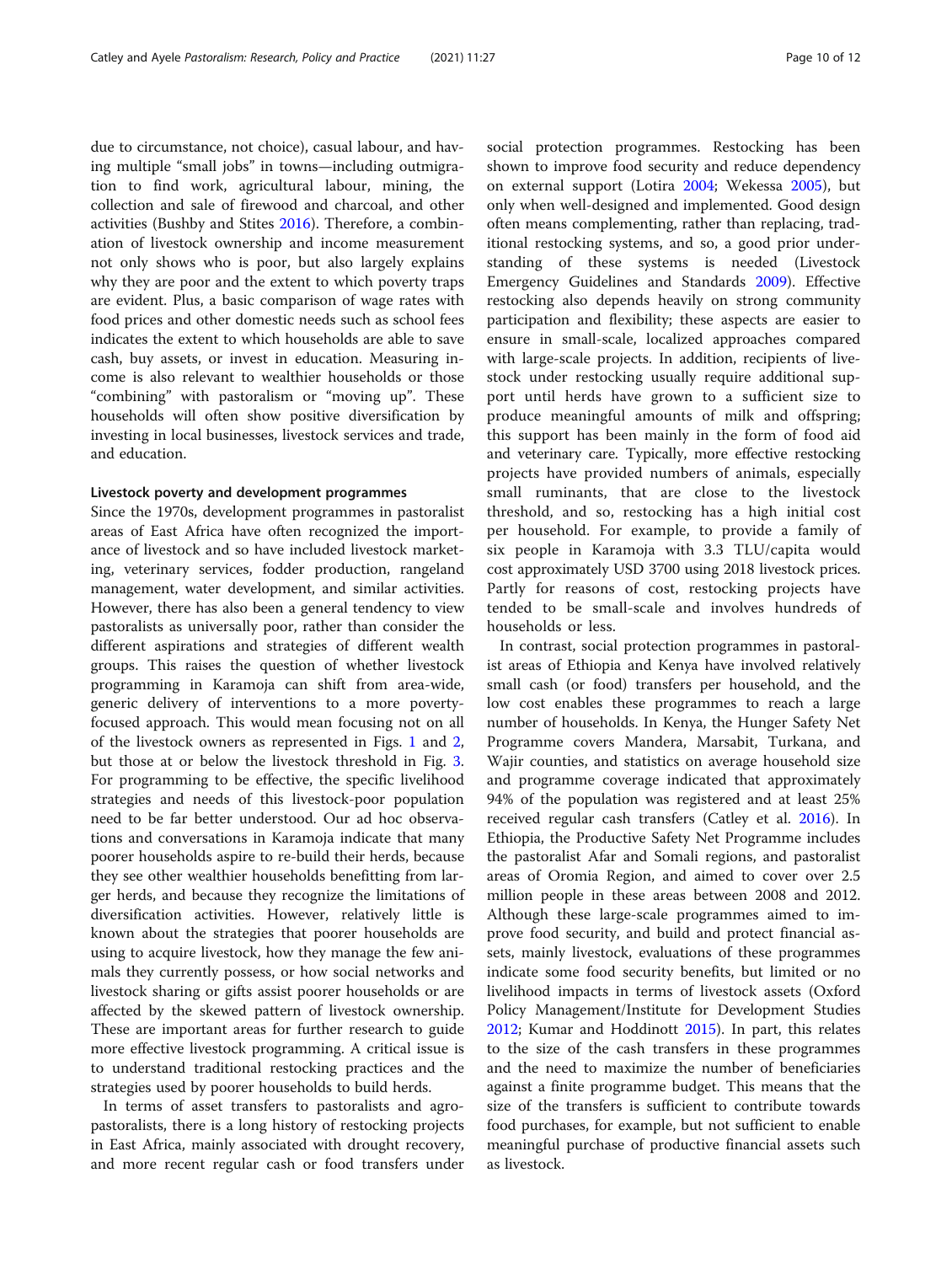# <span id="page-10-0"></span>Conclusions

Poverty in Karamoja can be understood by considering both livestock ownership and cash income, but also, the extent to which poorer households can draw on traditional or changing forms of social support. Livestock programming in Karamoja needs to consider the specific livelihood aspirations of people who currently own few or no animals, the strategies they are using to acquire livestock, and how they manage very small herds against the need to find food and income from non-livestock sources. Area-wide livestock programming needs to change towards more poverty-focused approaches and take account of widely varying livestock ownership across households.

#### Abbreviation

TLU: Tropical livestock unit

#### Acknowledgements

The authors are grateful to Mercy Corps for providing raw data from their livestock population survey in Karamoja. We are also grateful to Samuel Kayongo, Nabuin Zonal Agricultural and Research Development Institute, for the estimates of sorghum yields in Karamoja.

#### Authors' contributions

AC designed the study. AC and MA sourced the data, co-analysed the data, and co-interpreted the findings. Both authors read and approved the final manuscript.

#### Funding

This research was funded by the United States Agency for International Development (USAID), Irish Aid, and the Department for International Development, United Kingdom (DFID) under USAID contract number 617- 15-000014 to Tufts University for the Karamoja Resilience Support Unit.

#### Availability of data and materials

The paper presents all variables and values used in the research. Raw data from a livestock population survey was provided by the organization that conducted the survey.

## Declarations

#### Ethics approval and consent to participate

The research did not involve human subjects.

#### Consent for publication

The paper contains no individual's personal data.

#### Competing interests

There are no competing interests.

#### Received: 16 June 2020 Accepted: 15 September 2020 Published online: 24 November 2021

#### References

- Aklilu, Yacob. 2017. Livestock trade in Karamoja, Uganda: An update of market dynamics and trends. Karamoja Resilience Support Unit. Kampala: USAID/ Uganda [https://karamojaresilience.org/publications/item/livestock-trade-in-ka](https://karamojaresilience.org/publications/item/livestock-trade-in-karamoja-uganda-an-updatepof-market-dynamics-and-trends?category_id=54) [ramoja-uganda-an-updatepof-market-dynamics-and-trends?category\\_id=54.](https://karamojaresilience.org/publications/item/livestock-trade-in-karamoja-uganda-an-updatepof-market-dynamics-and-trends?category_id=54) Accessed Mar 2020.
- Behnke, Roy, and Raphael Lotira Arasio. 2019. The productivity and economic value of livestock in Karamoja sub-region, Uganda. Kampala: Karamoja Resilience Support Unit, USAID/Uganda, UK aid, and Irish Aid [https://karamojaresilience.](https://karamojaresilience.org/publications/item/the-productivity-and-economic-value-of-livestock-in-karamoja-sub-region-uganda) [org/publications/item/the-productivity-and-economic-value-of-livestock-in-ka](https://karamojaresilience.org/publications/item/the-productivity-and-economic-value-of-livestock-in-karamoja-sub-region-uganda) [ramoja-sub-region-uganda.](https://karamojaresilience.org/publications/item/the-productivity-and-economic-value-of-livestock-in-karamoja-sub-region-uganda) Accessed May 2020.
- Burns, John, Gezu Bekele, and Darlington Akabwai. 2013. Livelihood dynamics in northern Karamoja: A participatory baseline study for the growth, health and

governance program. Medford: Feinstein International Center, Friedman School of Nutrition Science and Policy, Tufts University [http://fic.tufts.edu/a](http://fic.tufts.edu/assets/Livelihood-Dynamics-in-Northern-Karamoja.pdf) [ssets/Livelihood-Dynamics-in-Northern-Karamoja.pdf.](http://fic.tufts.edu/assets/Livelihood-Dynamics-in-Northern-Karamoja.pdf) Accessed July 2018.

- Bushby, Kristin, and Elizabeth Stites. 2016. Resilience and risk in pastoralist areas: Recent trends in diversified and alternative livelihoods in Karamoja, Uganda. In Resilience and risk in pastoralist areas: Recent trends in diversified and alternative livelihoods, ed. Peter Little. Nairobi: USAID/East Africa Resilience Learning Project [http://www.agri-learning-ethiopia.org/wp-content/uploads/2](http://www.agri-learning-ethiopia.org/wp-content/uploads/2016/07/TUFTS_1610_Risk_Pastoralist_V3_online1-2.pdf) [016/07/TUFTS\\_1610\\_Risk\\_Pastoralist\\_V3\\_online1-2.pdf.](http://www.agri-learning-ethiopia.org/wp-content/uploads/2016/07/TUFTS_1610_Risk_Pastoralist_V3_online1-2.pdf) Accessed July 2018.
- Catley, Andy. 2017. Pathways to resilience in pastoralist areas: A synthesis of research in the Horn of Africa. Boston: Feinstein International Center, Tufts University [http://fic.tufts.edu/assets/FIC-Publication-Q1\\_web\\_2.26s.pdf](http://fic.tufts.edu/assets/FIC-Publication-Q1_web_2.26s.pdf). Accessed May 2020.
- Catley, Andy, and Yacob Aklilu. 2013. Moving up or moving out? Commercialization, growth and destitution in pastoralist areas. In Pastoralism and development in Africa: Dynamic change at the margins, ed. Andy Catley, Jeremy Lind, and Ian Scoones, 85–97. Abingdon and New York: Routledge.
- Catley, Andy., Lind, Jeremy. and Scoones, Ian. 2016. The futures of pastoralism in the Horn of Africa: pathways of growth and change. Office international des epizooties revue scientifique et technique 35(2), 389–403
- Cullis, Adrian. 2018. Agricultural development in Karamoja, Uganda: Recent trends in livestock and crop systems, and resilience impacts. Kampala: Karamoja Resilience Support Unit, USAID/Uganda, Irish Aid, and Department for International Development [https://karamojaresilience.org/publications/item/a](https://karamojaresilience.org/publications/item/agricultural-development-in-karamoja-uganda-recent-trends-in-livestock-and-crop-systems-and-resilience-impacts) [gricultural-development-in-karamoja-uganda-recent-trends-in-livestock-and](https://karamojaresilience.org/publications/item/agricultural-development-in-karamoja-uganda-recent-trends-in-livestock-and-crop-systems-and-resilience-impacts)[crop-systems-and-resilience-impacts](https://karamojaresilience.org/publications/item/agricultural-development-in-karamoja-uganda-recent-trends-in-livestock-and-crop-systems-and-resilience-impacts) Accessed July 2018.
- Dahl, Gudrun. 1979. Suffering Grass. Subsistence and Society of Waso Borana. Stockholm: Stockholm Studies in Social Anthropology, University of Stockholm.
- De Haan, Cees, ed. 2016. Prospects for livestock-based livelihoods in Africa's drylands. World Bank Studies. Washington, DC: The World Bank.
- Deng, Francis. 1998. The cow and the thing called "what": Dinka cultural perspectives on wealth and poverty. Journal of International Affairs 52 (1): 101–129.
- Devendra, C., and G.B. McLeroy. 1982. Goat and sheep production in the tropics. Harlow: Longman Scientific and Technical.
- Ensminger, Jean. 1992. Making a Market. The institutional transformation of an African society. New York: Cambridge University Press.
- Food and Agriculture Organisation. 2016. Karamoja food security seasonal assessment. Kampala: Food and Agriculture Organisation [https://karamoja](https://karamojaresilience.org/publications/item/karamoja-food-security-seasonal-assessment-may-2016) [resilience.org/publications/item/karamoja-food-security-seasonal-assessment](https://karamojaresilience.org/publications/item/karamoja-food-security-seasonal-assessment-may-2016)[may-2016.](https://karamojaresilience.org/publications/item/karamoja-food-security-seasonal-assessment-may-2016) Accessed July 2018.
- Haaland, Gunnar, and Willem Keddeman. 1984. Poverty analysis: The case of rural Somalia. Economic Development and Cultural Change 32 (4): 843–860.
- Harragin, Simon. 1998. The South Sudan vulnerability study. Nairobi: Save the Children Fund (UK) South Sudan Programme.
- Helander, Bernard. 1999. Power and poverty in southern Somalia. In The poor are not us: Poverty and pastoralism in East Africa, ed. David Anderson and Vigdis Broch-Due, 91–105 Oxford: James Currey, Nairobi: East African Educational Publishing, Nairobi, and Athens: Ohio University Press.
- Hogg, Richard. 1986. The new pastoralism: Poverty and dependency in northern Kenya. Africa: Journal of the International African Institute 56 (3): 319–333.
- Iyer, P., and M. Mosebo. 2017. Looking for work: Wage labor, employment, and migration in Karamoja, Uganda. Kampala: Karamoja Resilience Support Unit, USAID/Uganda [https://karamojaresilience.org/publications/item/looking-for](https://karamojaresilience.org/publications/item/looking-for-work-wage-labor-and-migration-in-karamoja?category_id=54)[work-wage-labor-and-migration-in-karamoja?category\\_id=54](https://karamojaresilience.org/publications/item/looking-for-work-wage-labor-and-migration-in-karamoja?category_id=54) (Accessed July 2018).
- Jahnke, Hans. 1982. Livestock production systems and livestock development in tropical Africa. Kiel: Kieler Wissenschaftsverlag Vauk.
- Kjaerby, F. 1979. The development of agropastoralism among the Barabaig in Hanaag District. BRALUP research paper no. 56. Dar es Salaam: University of Dar es Salaam.
- Knighton, Ben. 2003. The state as raider among the Karamojong: 'Where there are no guns, they use the threat of guns'. Africa Journal of the International African Institute 73 (3): 427–455.
- Kumar, Neha, and J. Hoddinott. 2015. The implementation of the Productive Safety Net Programme, 2014: Lowlands outcomes report. Washington DC: International Food Policy Research Institute.
- Levine, Simon. 2010. What to do about Karamoja? A food security analysis of Karamoja. Kampala: Food and Agriculture Organisation and European Commission Humanitarian Office [https://karamojaresilience.org/publications/](https://karamojaresilience.org/publications/item/what-to-do-about-karamoja-why-pastoralism-is-not-the-problem-but-the-solution-a-food-security-analysis-of-karamoja)